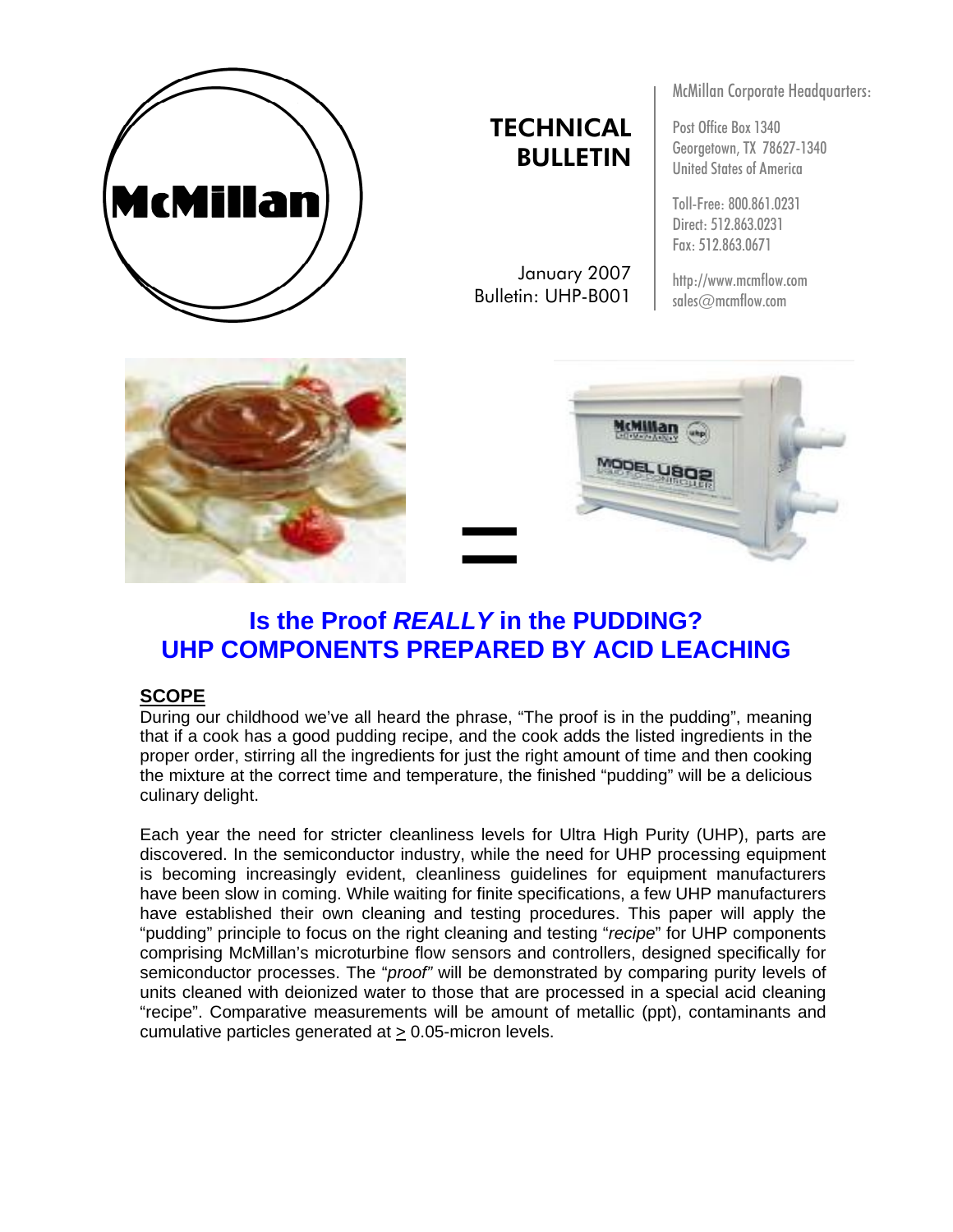## **INTRODUCTION**

Metallic ion contamination and particle generation continue to have increasing impacts on semiconductor fabrication. Trace metal contamination can detrimentally affect performance of the electronic devices on the wafer. While components that are installed during wafer fab construction may have time to be flushed with acid solutions to remove as much metallic contamination as possible, components installed as upgrades or replacements once the fab is in production must be clean when installed to prevent costly downtime.

Circuits in state-of-the art electronics are sensitive to many different types of contamination during the manufacturing process. In particular, trace metal contamination can affect the semiconductor property of gate oxide, change dielectric strength of insulating layers or cause silicate formation where not desired. All can detrimentally affect the performance of the electronic circuit resulting in lower reliability or component failure.

By taking certain steps during production, UHP component manufacturers can ensure that their products are cleaned and ready for installation in any process. This is accomplished through a series of ultrasonic and acid extraction cleaning steps, including exposure to HF and HNO3 solutions. These acids aggressively extract undesirable metallic contaminants present in polymers. *[1]*

## **LABORATORY TESTING CAPABILITIES**

In order to meet and exceed increasing demands for higher purity in semiconductor industries using liquid flow measurement and control, all UHP flow sensor components are acid leached and tested for particles and metals in a dedicated Class 100 clean room.

Measuring particle and metal contaminants after acid leaching insures thorough cleaning of all UHP flow sensor components. Successful cleaning of UHP flow control units equals to zero particle generation and baseline ultra low/trace (ppt) metal contamination, measured by state-of the-art laboratory equipment:

- *1.* Particle analysis is performed per PMS Model HSLIS M-50, Liquid Optical Particle Counter, allowing online particle counting down to 0.05*u* (.05 micron) levels. (Serial # 39521).
- 2. Metals analysis is performed per Agilent Model 7500ce ICP-MS (Inductively coupled plasma mass spectrometer). The Agilent Model 7500ce is specifically designed for optimal analysis of trace metals at low ppt levels in high matrix samples using (ORS), Octopole Reaction System technology. (Serial # JP14101021).

## **CLEANING "RECEIPE"**

All McMillan UHP flow sensors and controllers are cleaned by a three-part system consisting of component sonication, acid leaching and deionized water rinsing.

## **Step 1-Ultrasonic Extraction**

Ultrasonic cleaning can be used for almost any material in just about any shape or size. The principle involved is to immerse the part in a bath containing some type of aqueous cleaning fluid. The bath has transducers bonded to the surface, which produce ultrasonic energy into the cleaning fluid forming cavitation events. The formation and collapse of cavitation events scrub the faceted surface of the parts - the ultrasonic energy imparts significant cleaning power to the surface of the part which is very effective in removing particles, even strongly bonded ones. Because the extraction force is constant, more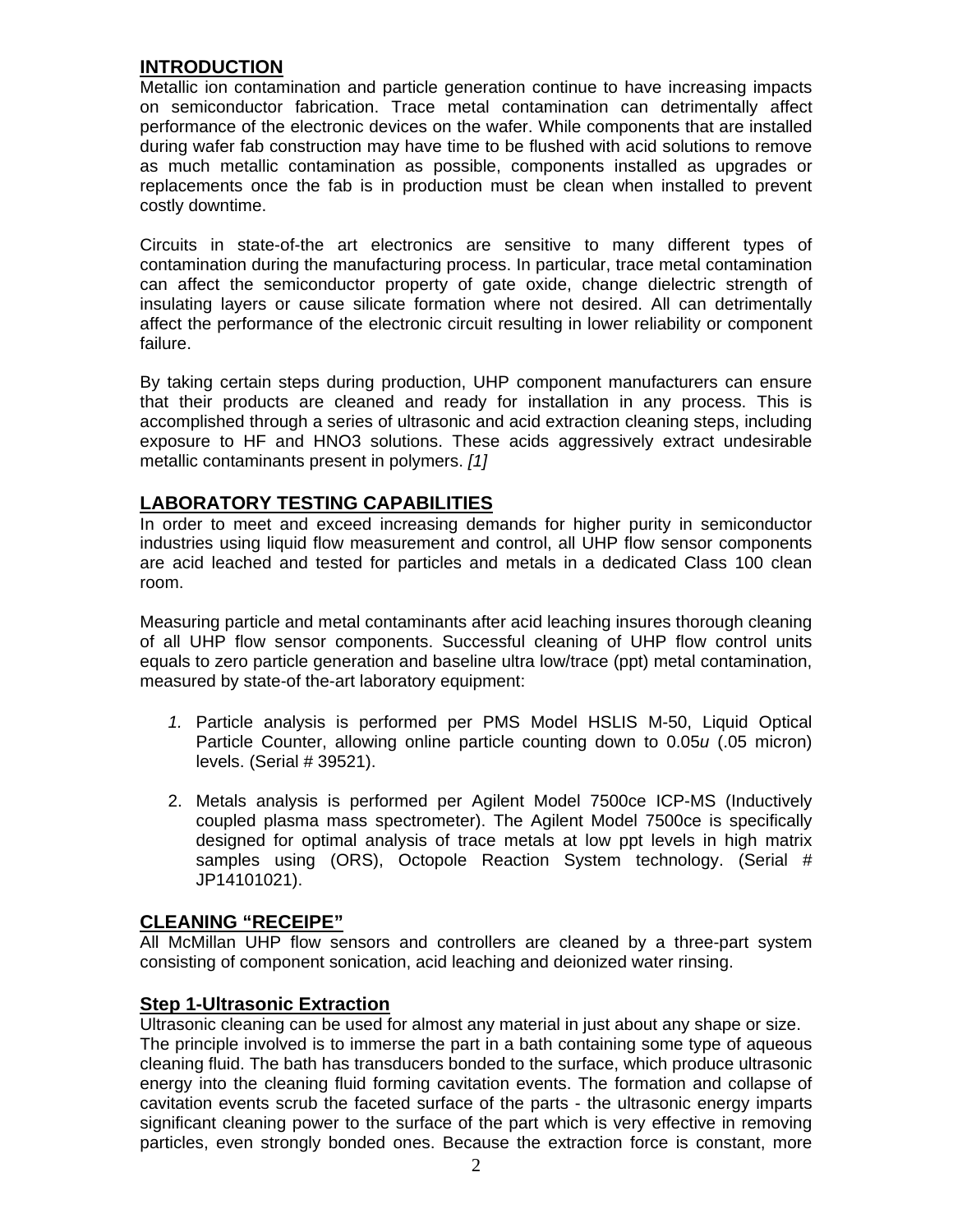reliable and repeatable particle removal can be obtained *[2]*. This method is particularly effective in removing smaller sized particles, where the presence of contamination is more critical to the product's yield, such as in the semiconductor industry.

## **Ultrasonic Cleaning-Method**

- **1.** All components of UHP flow-sensors/controllers are placed in a specifically designed solution for optimal particle removal and sonicated for one hour.
- **2.** UHP components include PFE bodies, micro-turbine wheels and all internal wetted parts excluding sapphire shaft and bearings.
- **3.** Sonicated components are rinsed again with > 18.0 um deionized water.

## **Step 2-Acid Leaching**

Since all McMillan UHP flow sensors and controllers use fluorinated polymers, Kal-Rez and sapphire wetted parts; they can be cleaned in aggressive acids that have been proven to be very effective in leaching the most trace metal contaminants from plastics. Several studies have shown that 49% HF is the most aggressive acid for leaching trace metals from PFA, followed by 70% HNO3 *[3]* 

#### **Acid Leaching Methods – Dynamic and Static**

 UHP flow sensors or controllers having 1/8" to 3/8" PTFE Flare-Tek connections are dynamically acid leached:

## **Dynamic Acid Leach Procedure**

- 1. Prepare a 1000 ml PFA beaker soaked overnight in an acid solution consisting of 10% Optima Grade HNO3 mixed with 2% HCl, then rinsed under continuous stream of >18.0 megohm deionized water for 20 minutes*. [4]*
- 2. Pour an acid solution consisting of TAMA or OPTIMA brand purity HNO3 and HF into cleaned 1000 ml PFA beaker.
- 3. In hood area using double containment for safety, connect flow sensors to appropriate PTFE tubing and circulate acid solution from 1000 ml beaker through flow sensors for one hour.
- 4. After an hour of acid leaching, using appropriate PTFE tubing, connect flow sensors to a rinse station and rinse with .04 um filtered >18.0 Meg ohm deionized water for one hour. Repeat steps 3 and 4 as necessary to insure zero (background) contaminants.

## **Static Acid Leach Procedure**

- 1. Larger UHP volume flow sensors having > 3/8" connectors are statically leached with acid solution for one hour then rinsed with > 18.0 um deionized water for an hour.
- 2. Cleaning cycle is repeated until testing shows zero (background) contaminants.

## **Step 3 – Deionized Water Rinsing**

After all flow-sensors have completed acid leach cycles, using PTFE connections; they are hooked to a >18.0 meg-ohm Di water outlet and rinsed for a minimum of one hour.

**NOTE**: Particle levels of deionized rinse water are continuously monitored. Rinsing cycle will only begin if rinse water background particle levels are cumulative <2 particles/ml at 0.05 *um*.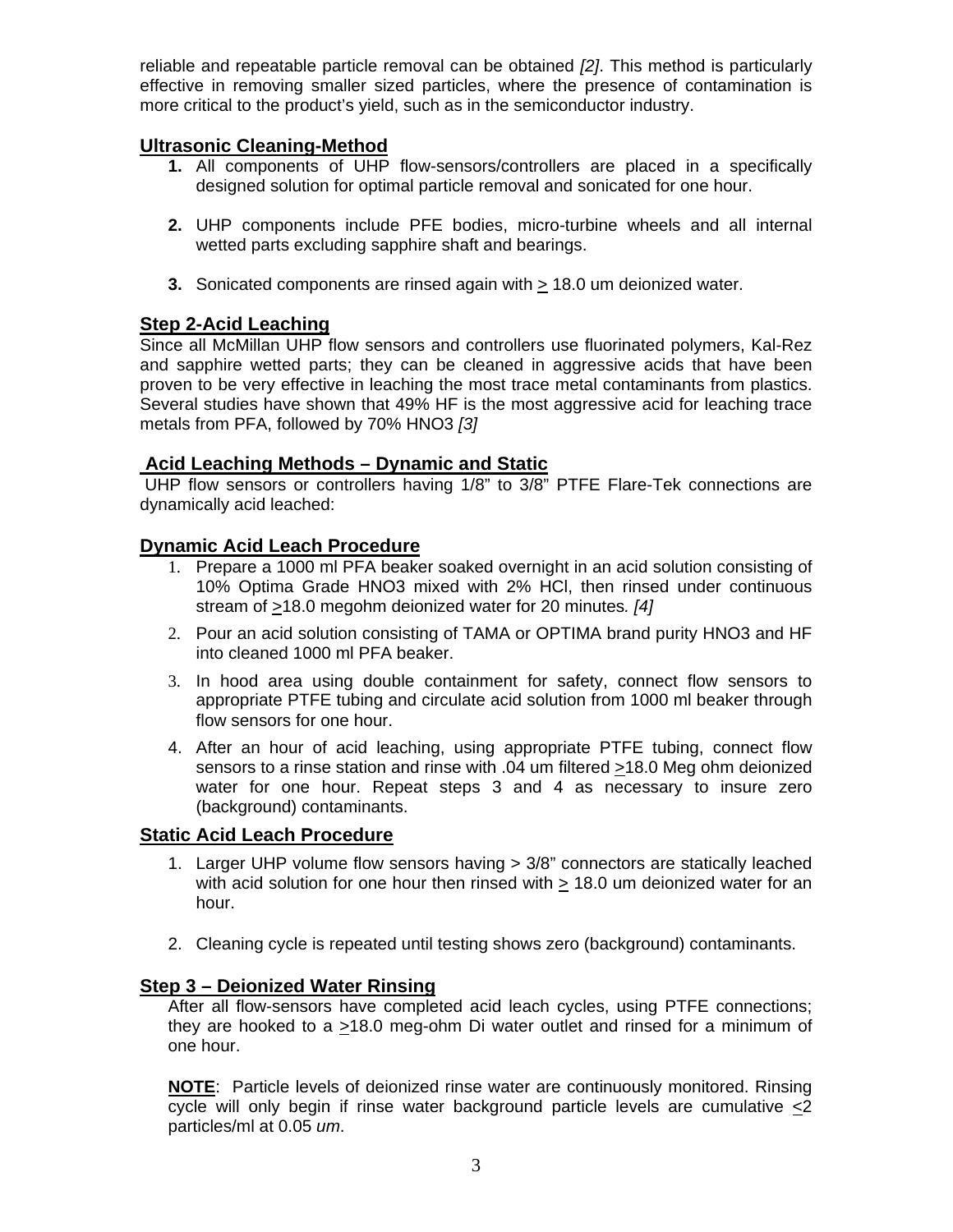## **COMPONENT PARTICLE TESTING – 1st "PROOF"**

Once McMillan's UHP flow sensors have been subjected to the acid leach - deionized water cleaning system, they are particle tested for purity. Cleaned units are placed inline ultra pure > 18 Meg ohm deionized water stream and particle tested per HSLIS PMS M-50. See Figure 1.

The PMS M-50 HSLIS Flow sensor measures particles going through the instrument cell window at 100 ml/minute. Bypass flow is set to half of maximum rated flow-sensor volume. Flow sensors are installed for particle measurements after baseline (cum  $\leq$  2 particles/ml); levels at 0.05 *u*m for deionized water have been achieved. Data collected from first few minutes of shedding by the flow sensor were discarded because particle counts reflected disturbances caused by the installation procedure (ex. - air bubbles), that were superimposed on particle shedding from installed flow sensor.

**NOTE**: All component acid leaching, particle testing and metals analysis was performed in a Class 100 clean room.



FIGURE 1 - Flow Path of Fluid System

Figure 1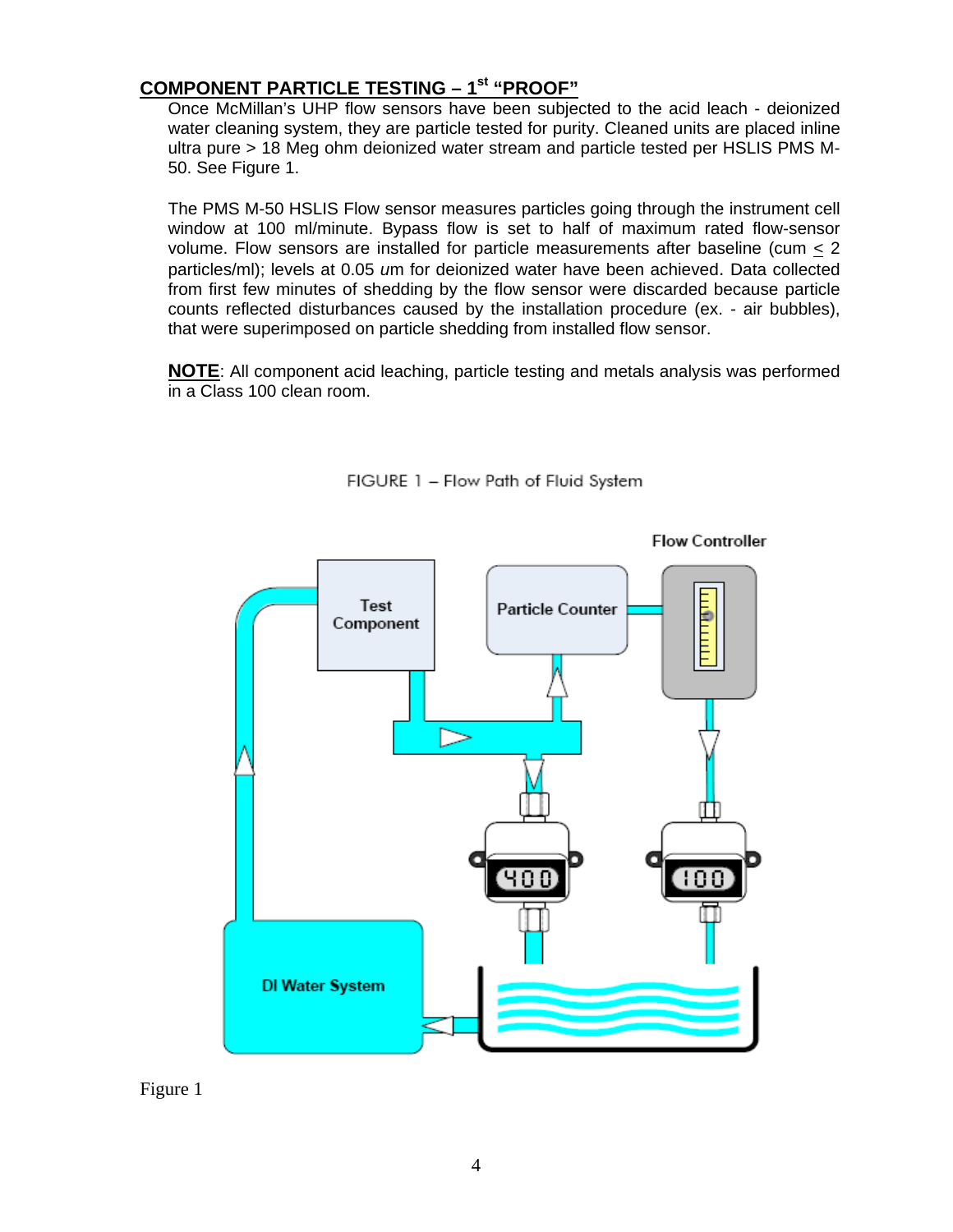## **"Pudding Proof" Particle Results**

The first way acid-cleaning effectiveness was measured was by comparative particle testing. Seven sets of UHP flow sensors were collected over several months' production time, consisting of different models with varying range sizes and flow configurations, each set however; being identical. Example: Two UHP Model 708's, range 5J were tested. These seven units were comparatively tested: one UHP unit was acid cleaned and the other was only rinsed in deionized water before particle testing. Here are some of the test results:



In this U708 UHP model, particle cleanup time to achieve < 0.4 Particles at 0.05*u*m, was reduced by a factor of 2.8 in acid cleaned flow sensor -2.5 hours vs. 7 hours in non-acid cleaned flow sensor.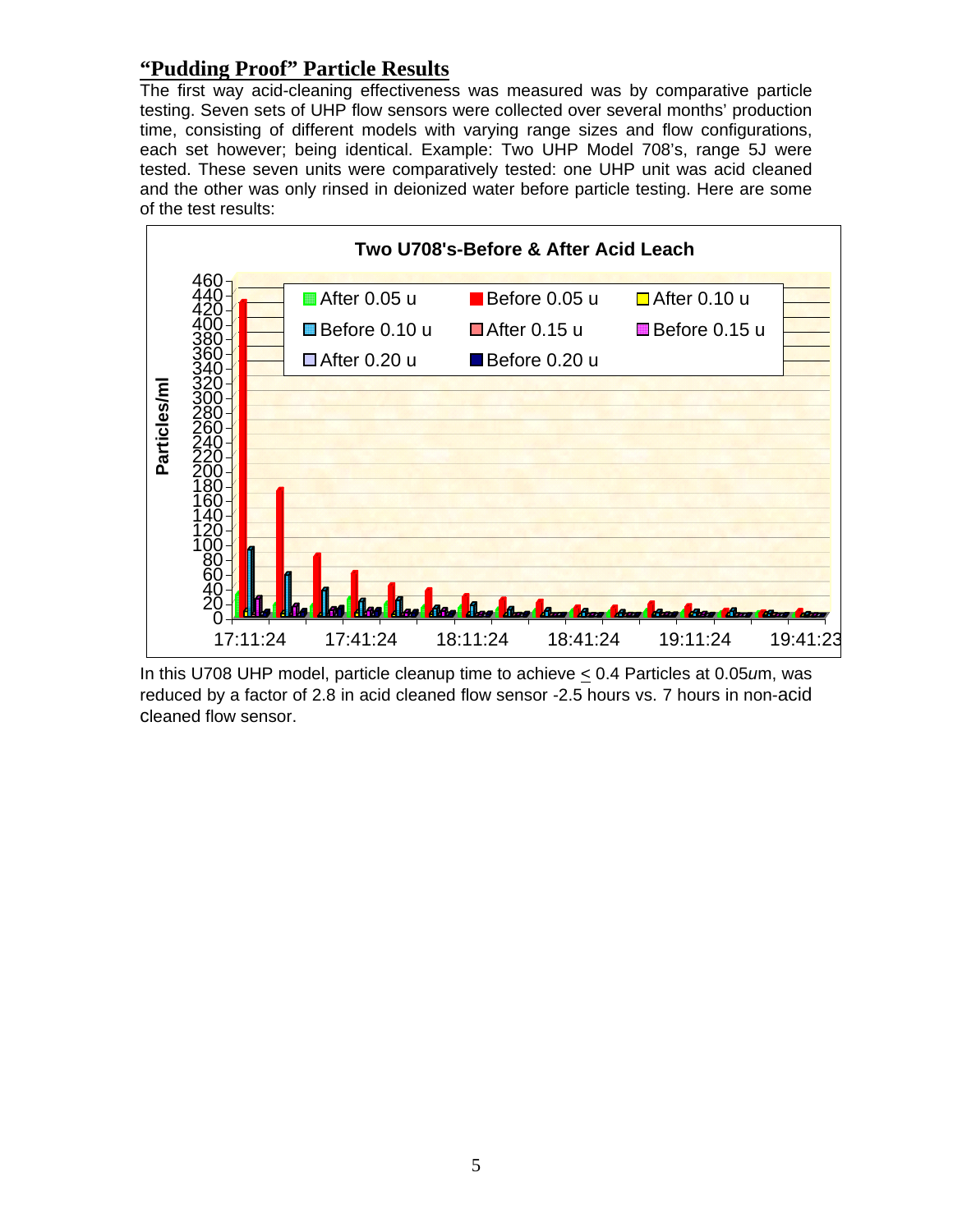

In this set of U707's, acid leached flow sensor went to baseline in 1 hour, 20 minutes; vs. non-acid leached flow sensor that went to baseline in 4 hours, 20 minutes.



In this set of U708-5J units, cleanup time was reduced from 2 hours 40 minutes to 50 minutes.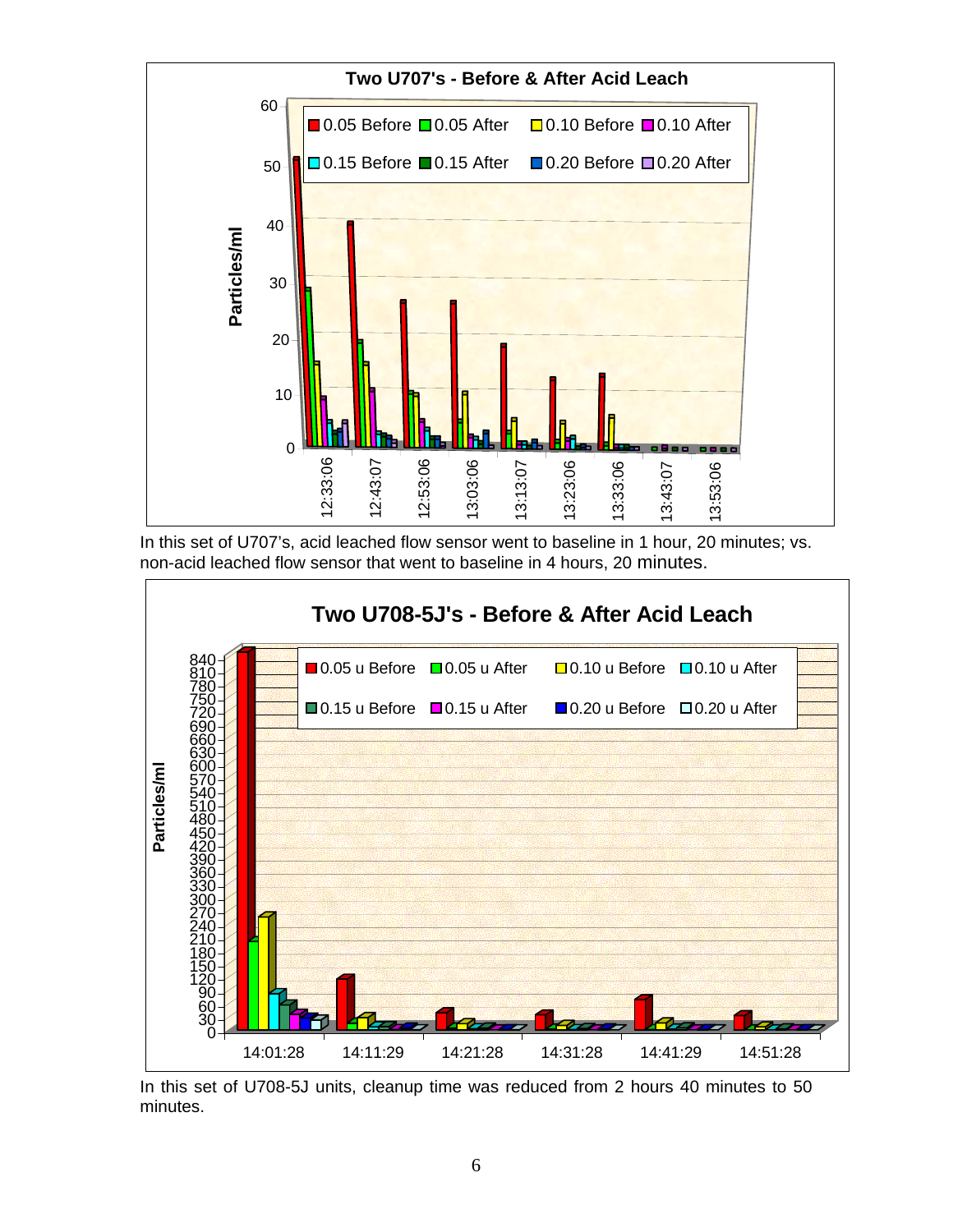#### **COMPONENT METALS ANALYSIS – "2ND PROOF**"

A second way of measuring acid cleaning effectiveness is by metals analysis. A comparison of metal contamination was performed on a total of 40 flow-sensors, before and after acid cleaning. The 40 flow sensors were collected over several months' time consisting of varying models, flow configurations and range sizes.

#### **Metals-Sample Procedure**

- 1. Samples collected for metals analyses were from 40 flow-sensors ranging in size from 100 ml/minute to 50 L/minute after ultra pure >18 Meg ohm deionized water rinse. A second series of samples were collected from the 40 flow sensors after they had been acid cleaned then rinsed with ultra pure > 18.0 Meg ohm deionized water.
- 2. Samples were collected in duplicate and consisted of 10 ml of >18.0 Meg ohm UHP water that had been rinsing through cleaned units for one minute.
- 3. Samples collected in 15 ml PTFE vials that had been thoroughly cleaned in acid solution and rinsed under a continuous stream of >18.0 Meg ohm deionized water.

#### **Metals-Instrumentation**

Metals analysis was performed per Agilent Model 7500ce ICP-MS, equipped with the Shield Torch System and an inert PFA sample introduction system. The Agilent 7500ce is an ideal instrument for metals analysis due to its Octopole Reaction System (ORS) technology, designed for analysis of trace metals in high matrix samples, with nine orders of dynamic range. The 7500ce uses collision reaction cell (CRC) technology in the form of the ORS to remove polyatomic interferences, allowing detection of Si, V, As, and Se in one Multi-Tune analysis *[5].* 

The inert PFA sample introduction system from Elemental Scientific, Omaha, NE, USA, consists of a PFA-100 self-aspirating micro flow nebulizer, 35–mm PFA end cap, 35-mm PFA spray chamber, 2-mm O-ring free Platinum injector and quartz torch.

#### **Metals-Analysis Procedure**

- 1. All flow sensor samples were analyzed directly without dilution or pretreatment, thus avoiding sensitivity loss due to dilution and potential contamination.
- 2. Samples were analyzed using a Multi-Tune method consisting of H2, He, normal and cool plasma conditions. Since this method features fully automated switching from one analysis mode to the next, all elements of interest are analyzed in a single acquisition, reducing the risk of contamination from further sample handling.
- 3. Samples were aspirated at an uptake rate of 100ul/min
- 4. Multi element calibration standards *[6]* were prepared with 2% Optima grade HNO3, 2% Optima grade HCl and trace Optima grade HF, at concentrations ranging from 250 to 10,000 ppt (parts per trillion).

#### **Metals-Detection Limits**

1. Both instrument and method detection limits were calculated from calibration data generated during this study. Instrument detection limits or (IDL's), are a measure of an instrument's sensitivity, run at optimal conditions. Three sigma instrument detection limits for this study were calculated using the standard deviation of 10 UHP blank replicates as follows *[7]:*

```
 (3 x Blank Standard Deviation Counts X 10,000 ppt Standard Counts)
IDL (ppt) = (10,000 ppt Mean Standard Counts – Mean Blank Counts)
```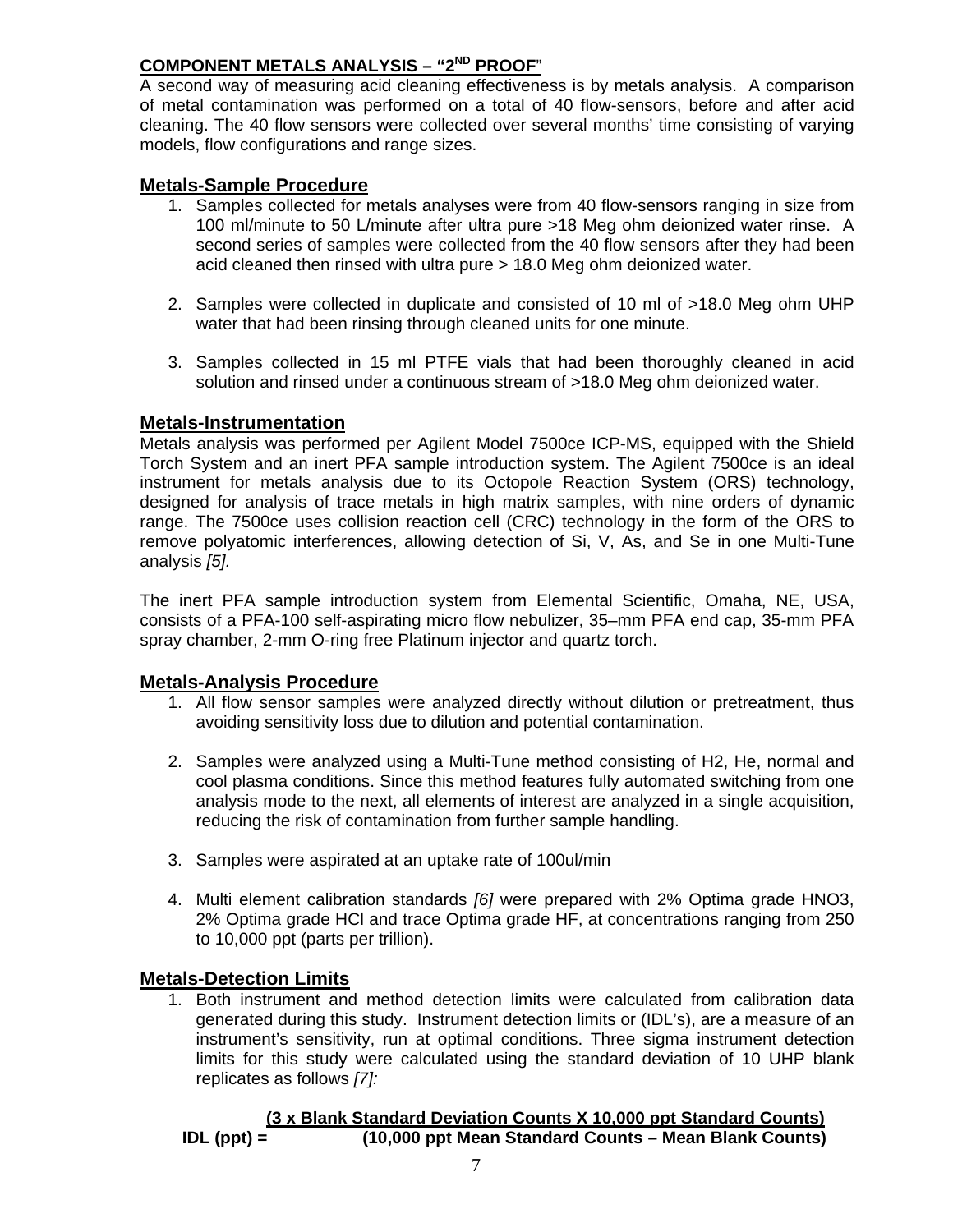2. Method detection limits or (MDL's), are defined by the EPA as "the minimum concentration that can be determined with 99% confidence, that the true concentration is greater than zero" *[8].* The MDL is different from the IDL in that it takes into account sample matrices, interferences, methodologies, analysts, etc. MDL's were calculated similar to 40 CFR 136.Ten replicates of a calibration standard were analyzed; the standard deviation of replicates calculated and the MDL was determined by the following formula:

#### **MDL = Student's t x Standard Deviation of Replicate Analysis**

3. Calculated instrument detection limits and method detection limits are shown below:

#### (**ppt) Instrument Detection Limits and MDL's**

|                |                |                | ppt  | ppt           |
|----------------|----------------|----------------|------|---------------|
| <b>Element</b> | <b>Mass</b>    | <b>Tune</b>    | IDL  | <b>MDL'S</b>  |
| Li             | $\overline{7}$ | Cool           | 0.12 | <b>104.50</b> |
| Be             | 9              | He             | 0.10 | 127.20        |
| <b>Na</b>      | 23             | Cool           | 8.28 | 395.97        |
| Mg             | 24             | Cool           | 0.79 | 244.06        |
| Al             | 27             | Cool           | 1.85 | 290.35        |
| K              | 39             | Cool           | 1.13 | 241.86        |
| Ca             | 40             | Cool           | 9.09 | 247.76        |
| cr             | 52             | He             | 2.75 | 357.36        |
| Mn             | 55             | H <sub>2</sub> | 1.14 | 279.31        |
| Fe             | 56             | Cool           | 5.53 | 357.28        |
| Co             | 59             | Cool           | 0.42 | 246.91        |
| Ni             | 60             | He             | 2.54 | 146.21        |
| Cu             | 63             | He             | 2.59 | 118.07        |
| Zn             | 66             | He             | 2.24 | 232.89        |
| Ga             | 69             | Cool           | 0.3  | 247.01        |
| <b>Rb</b>      | 85             | <b>Normal</b>  | 0.6  | 267.73        |
| Sr             | 88             | <b>Normal</b>  | 0.2  | 155.98        |
| Ag             | 107            | <b>Normal</b>  | 0.7  | 100.70        |
| Cd             | 111            | <b>Normal</b>  | 0.6  | 193.36        |
| Sn             | 133            | <b>Normal</b>  | 4.16 | 281.57        |
| Ba             | 137            | <b>Normal</b>  | 0.5  | 263.95        |
| <b>Pb</b>      | 208            | <b>Normal</b>  | 0.3  | 218.4         |
| Si             | 28             | H <sub>2</sub> | 323  | 484.39        |
|                |                |                |      |               |

#### "**Pudding Proof" Metal Results**

Comparative metals analyses were performed on 40 flow-sensors: Before and after acid cleaning. Results reported in ppt, minus blanks. Here are some of the test results: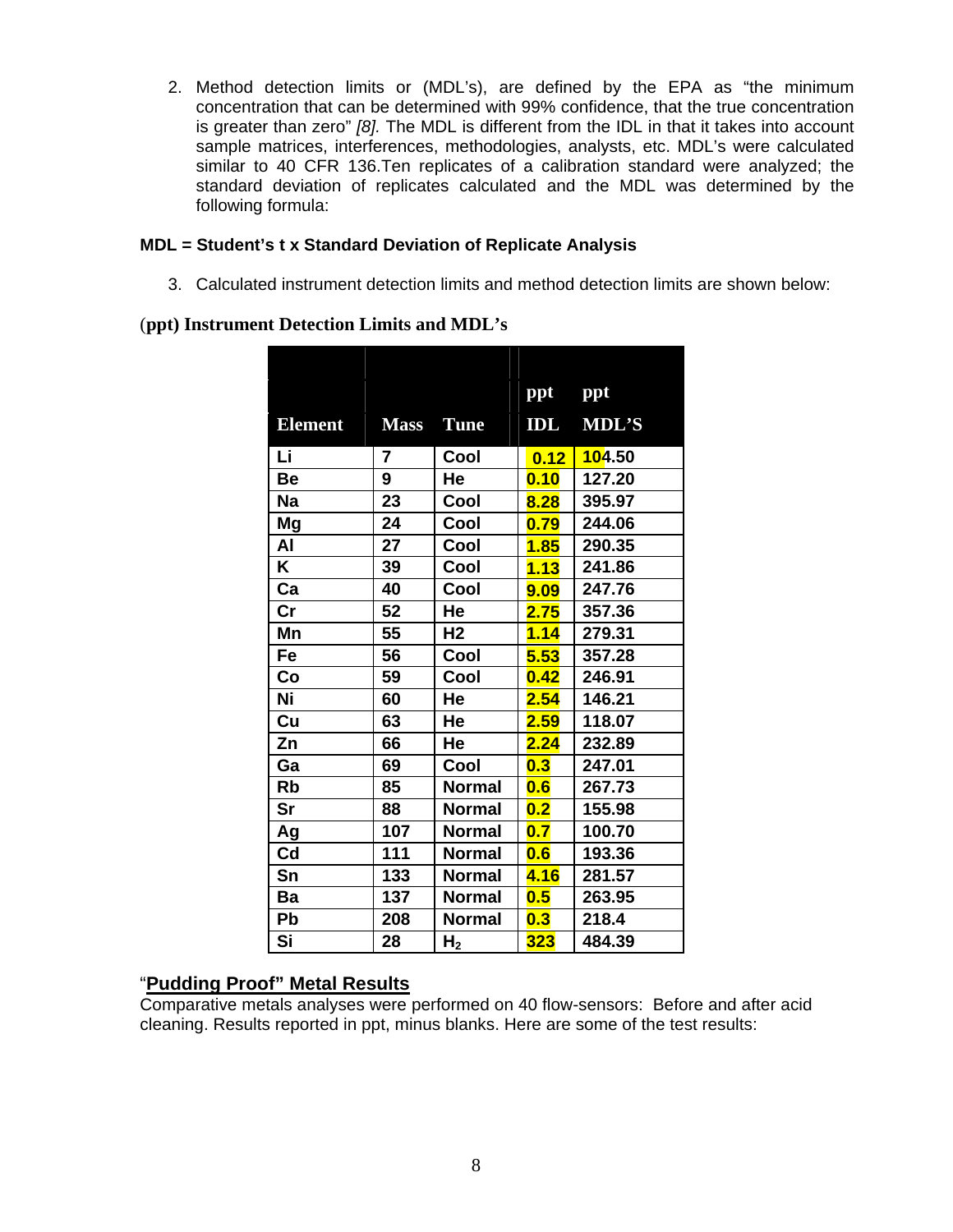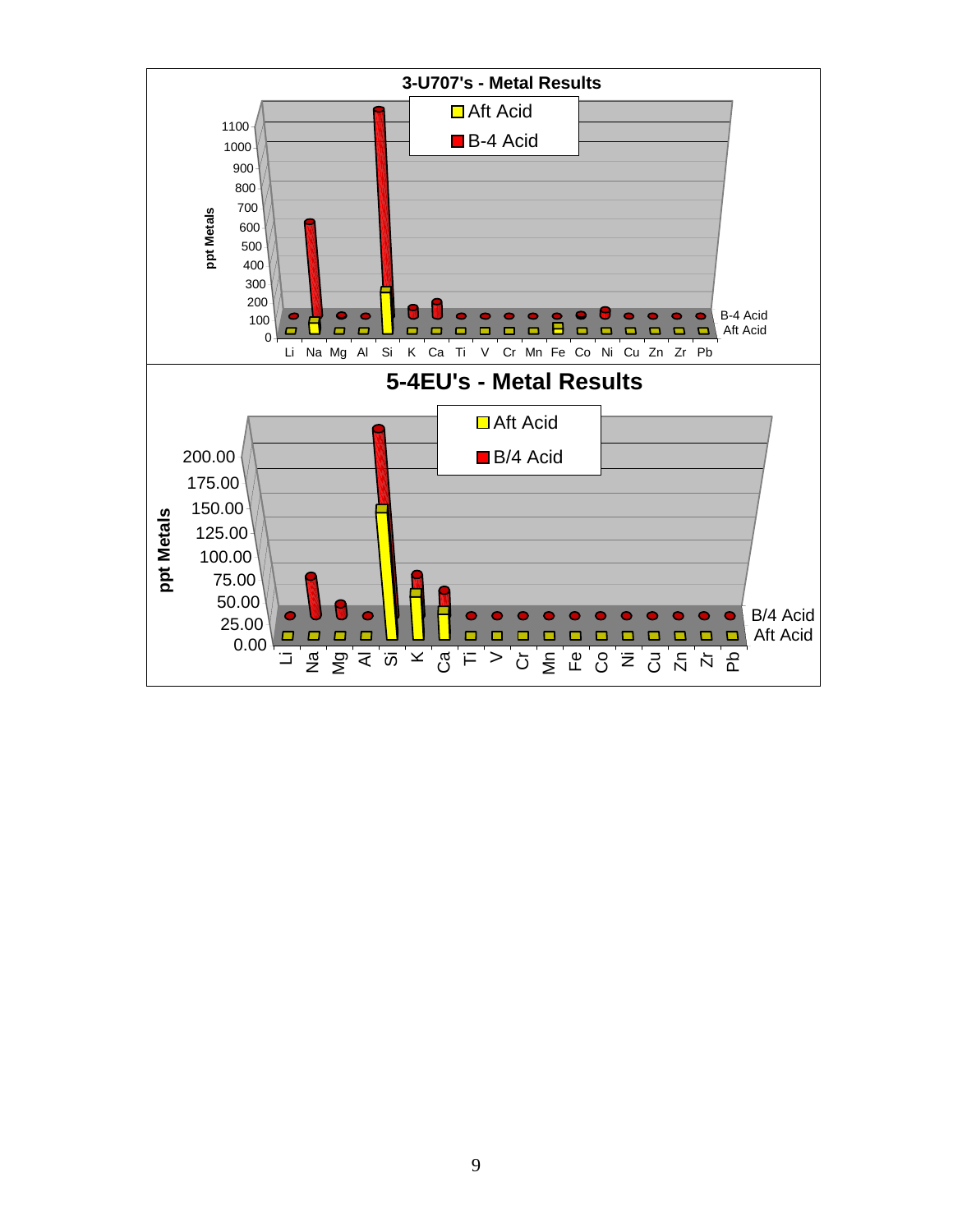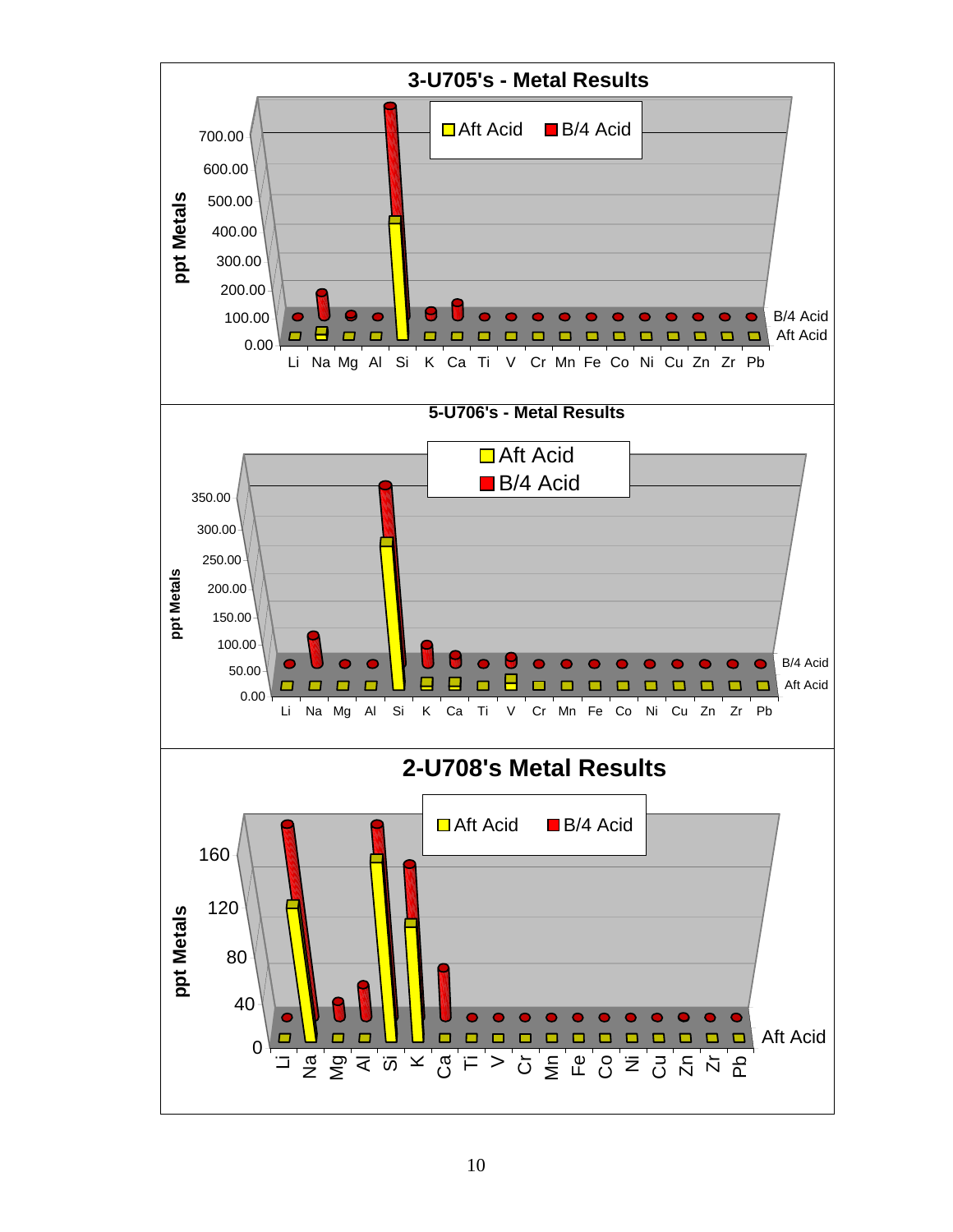

## **"PUDDING PERFECTION"- SUMMARY**

The McMillan cleaning recipe of 1) sonication, 2) acid leaching and 3) deionized water rinsing produces a flow-sensor that is UHP cleaned to "pudding proof" perfection:

- Average particle cleanup time was reduced by *32.8%* to a baseline of < 2 (cumulative), particles/ml at 0.05 um. This is well below SEMI F63-0701 *[9]* and SEMI E49.3-0298 *[10]*, particle contribution guidelines.
- Averaged acid cleaned flow-sensor metal results show deionized water baselines of < 0.1 ppb contaminants/flow-sensor. This is also well below SEMI F63-0701 *[9]* and SEMI E49.3-0298 *[10]* guidelines, proving acid leaching with HNO3 and HF, to be highly effective in removing both metallic and particle contaminants.
- McMillan's UHP flow-sensors are ready for installation in any UHP semiconductor application, thus saving manufacturers expensive cleaning or rinsing downtime before installation.